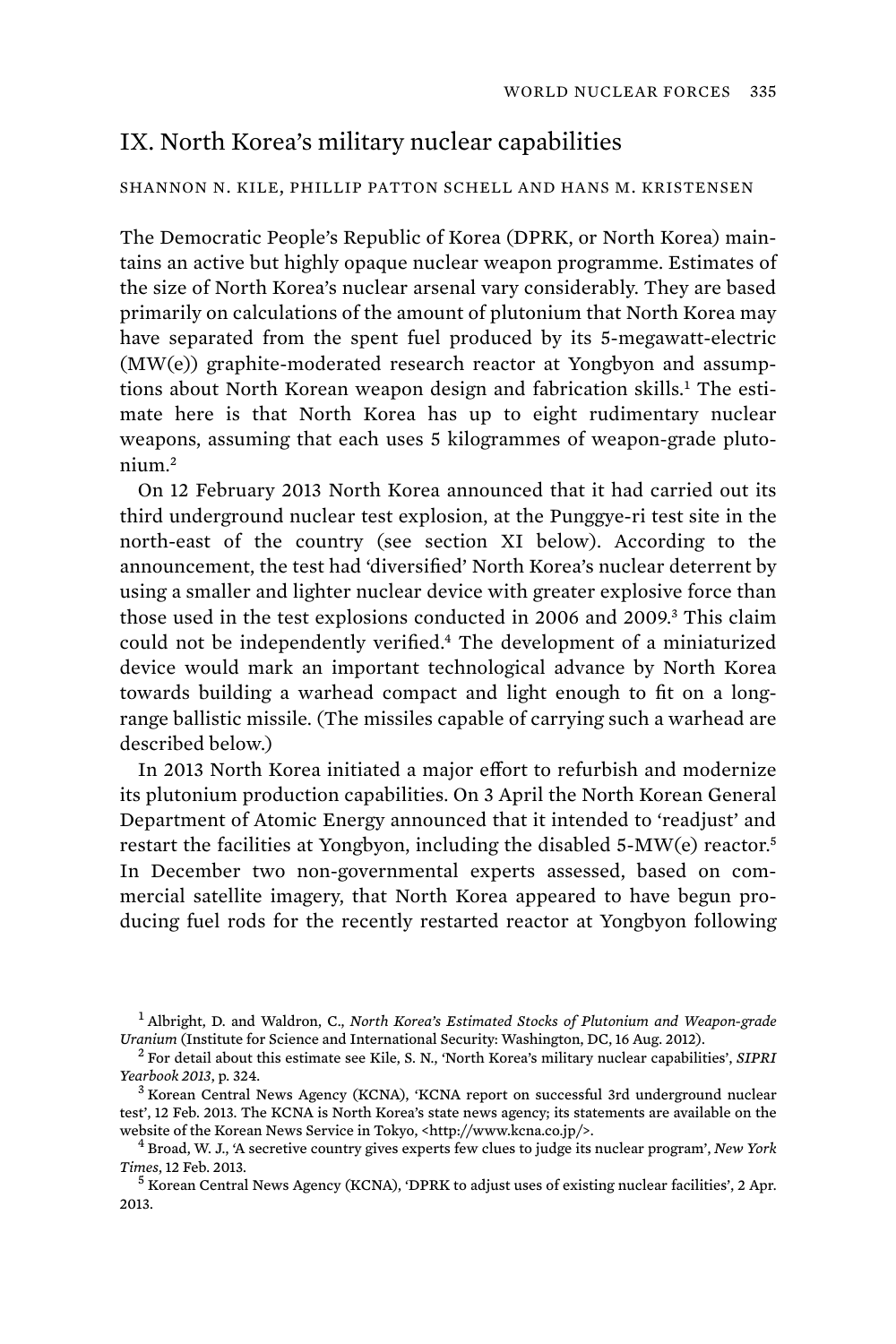extensive renovation work.<sup>6</sup> The reactor was estimated to be capable of producing approximately 6 kg of plutonium per year.<sup>7</sup>

There has been considerable speculation that North Korea is seeking to build nuclear weapons using highly enriched uranium (HEU) as the fissile material and may have obtained clandestine design assistance for an HEUbased weapon from Pakistani nuclear engineer, Abdul Qadeer Khan.<sup>8</sup> By producing HEU for nuclear weapons, North Korea could potentially overcome the constraints posed by its limited stock of weapon-grade plutonium. There has also been speculation that North Korea may attempt to build a fusion-boosted fission device or possibly even a thermonuclear weapon, which would require the use of both HEU and plutonium in the bomb design.<sup>9</sup> North Korea is known to have a uranium-enrichment programme, including a centrifuge enrichment plant at Yongbyon that is ostensibly for civilian purposes. However, it remains unclear whether North Korea has produced HEU for military purposes. The airborne radionuclide samples that were collected after the February 2013 test explosion were inconclusive in determining whether the nuclear device had used HEU as the fissile material, rather than plutonium, which North Korea was believed to have used in its two previous tests (see section XI).<sup>10</sup>

## **Ballistic missiles**

The main goal of North Korea's nuclear weapon programme is widely believed to be to develop a nuclear warhead that can be delivered by a longrange missile. However, there is neither public evidence that North Korea has developed a sufficiently compact nuclear warhead for this purpose nor, despite its ambitious ballistic missile programme, a missile re-entry vehicle to carry it. In 2013 the US Director of National Intelligence, James R. Clapper, reaffirmed that the prevailing view in the US intelligence com-

<sup>10</sup> Schneidmiller, C., 'Possible North Korea nuke test emissions identified', Global Security Newswire, 23 Apr. 2013, <http://www.nti.org/gsn/article/possible-north-korea-nuke-test-emissionsidentified/>.

<sup>&</sup>lt;sup>6</sup> Hansen, N., 'Major development: reactor fuel fabrication facilities identified at Yongbyon nuclear complex', 38 North, US–Korea Institute, Johns Hopkins University, 23 Dec. 2013, <http:// 38north.org/2013/12/yongbyon122313/>. <sup>7</sup>

Hansen, N. and Lewis, J., 'North Korea restarting its 5 MW reactor', 38 North, US–Korea Institute, Johns Hopkins University, 11 Sep. 2013, <http://38north.org/2013/09/yongbyon091113/>.

Hecker, S. S., 'What to expect from a North Korean nuclear test?', *Foreign Policy*, 4 Feb. 2013. See also United Nations, Security Council, Report of the Panel of Experts established pursuant to resolution 1874 (2009), 11 May 2012, annex to S/2012/422, 14 June 2012, para. 26. <sup>9</sup>

Lewis, J., 'Setting expectations for a DPRK test', Arms Control Wonk, 29 Jan. 2013, <http:// lewis.armscontrolwonk.com/archive/6200/setting-expectations-for-a-dprk-test#more-3155>; and Makino, Y., 'N. Korea likely to test fusion-boosted fission bomb able to reach U.S.', Asia and Japan Watch, *Asahi Shimbun*, 25 Jan. 2013, <http://ajw.asahi.com/article/asia/korean\_peninsula/AJ201301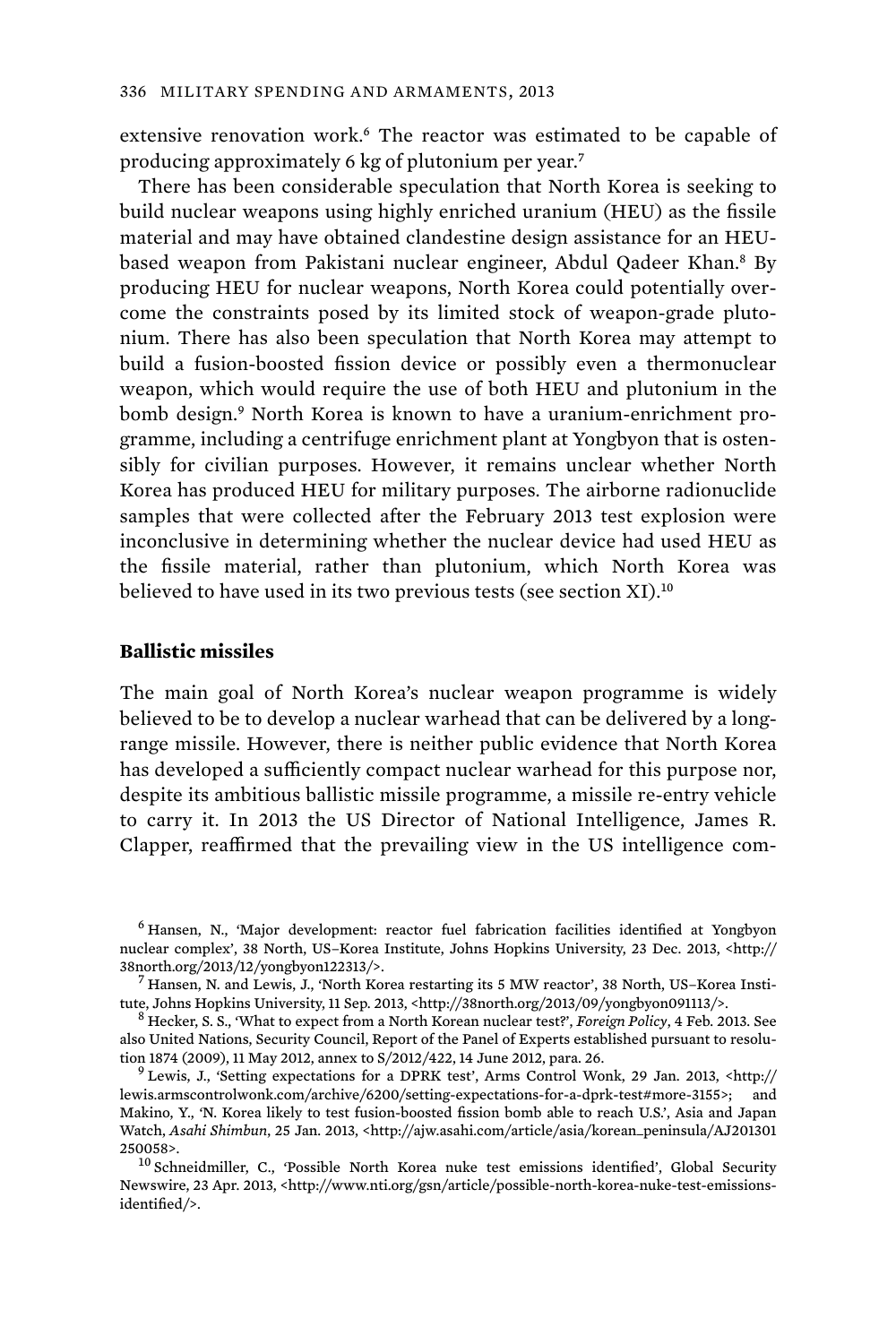munity was that North Korea had 'not yet demonstrated the full range of capabilities necessary for a nuclear armed missile'.<sup>11</sup>

North Korea's ballistic missile arsenal is known to include nine types of indigenously produced guided ballistic missile, which are believed to be derived from older Soviet missile designs and from technologies that were reverse engineered by North Korea.<sup>12</sup> North Korea is frequently cited in the open-source literature as possessing a total of 800–1000 ballistic missiles of all types, but these estimates are highly uncertain.13 Considerable uncertainty also exists about the reliability and operational readiness of North Korea's ballistic missile force. Compared with the missile programmes of other countries, North Korea has carried out only a small number of test and training launches of its indigenously produced missiles before declaring them to be operational.<sup>14</sup>

Assuming that North Korea does develop a compact nuclear warhead, some observers assess that the size, range and operational status of the Nodong make it the missile system most likely to be given the nuclear delivery role (see table 6.10).<sup>15</sup> Other candidates include the Musudan (also designated BM-25), the Hwasong-13 (designated KN-08) and the Taepodong-2.<sup>16</sup>

The Nodong is a road-mobile, single-stage, medium-range ballistic missile (MRBM) with an estimated maximum range of 1000–1250 kilometres.<sup>17</sup> North Korea flight tested the missile first in 1993 and again in 2006 and 2009. The most recent test took place on 26 March 2014, when the Strategic Rocket Force Command of the Korean People's Army (North

<sup>11</sup> Clapper, J. R., US Director of National Intelligence, 'DNI Statement on North Korea's nuclear capability', Press statement, 11 Apr. 2013, <http://www.dni.gov/index.php/newsroom/press-releases/ 191-press-releases-2013/839-dni-statement-on-north-korea-snuclearcapability>; and Shanker, T., Sanger, D. E. and Schmitt, E., 'Pentagon finds nuclear strides by North Korea', *New York Times*, 11 Apr. 2013. 12 These include 4 shorter-range missiles, Hwasong-5 (designated Scud B by NATO), Hwasong-6

(Scud C), Hwasong-7 (Scud D) and Toksa (designated KN-02 by the USA) missiles, and 5 longerrange missiles, Nodong, Musudan, Hwasong-13, Taepodong-1 and Taepodong-2. For a detailed history of North Korea's missile programme see Pollack, J. D., *No Exit: North Korea, Nuclear Weapons and International Security* (Routledge: Abingdon, 2011); and Bermudez, J. S., *A History of Ballistic Missile Development in the DPRK*, Occasional Paper no. 2 (Monterey Institute of International

Studies, Center for Nonproliferation Studies: Monterey, CA, 1999). 13 Schiller, M., *Characterizing the North Korean Nuclear Missile Threat* (Rand Corporation: Santa

 $^{14}$  Schiller (note 13), pp. 11–13, 34–36. 16)<br>15 See e.g. Fitzpatrick, M., 'North Korea nuclear test on hold?', Shangri-La Voices, International Institute for Strategic Studies, 27 May 2014, <http://www.iiss.org/en/shangri-la voices/blogsections/

<sup>16</sup> For a comprehensive technical analysis of North Korea's ballistic missile programme see Schiller (note 13). See also Fitzpatrick, M. (ed.), *North Korean Security Challenges: A Net Assessment* (International Institute for Strategic Studies: London, July 2011), pp. 129–160.<br><sup>17</sup> Fitzpatrick (note 16), pp. 134–35.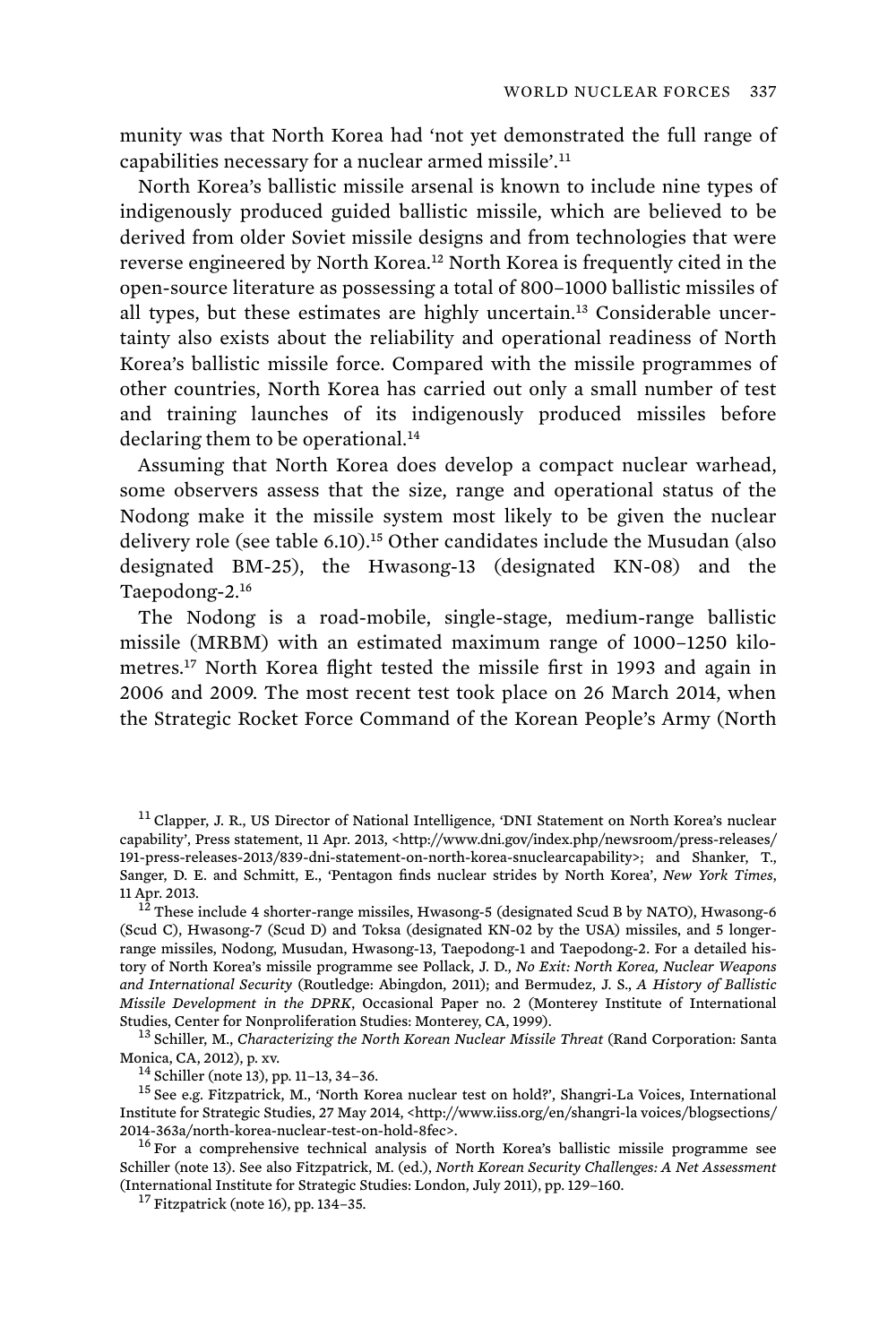## **Table 6.10.** North Korean forces with potential nuclear capability, January 2014

There is no public evidence that North Korea has developed and tested a re-entry vehicle that is intended to carry a nuclear warhead on a ballistic missile. This table lists ballistic missiles that could potentially have this role.

| Type               | Range<br>(km) | Payload<br>(kg)      | <b>Status</b>                                                                                                                                 |
|--------------------|---------------|----------------------|-----------------------------------------------------------------------------------------------------------------------------------------------|
| Nodong             | 1250          | $750-$<br>1000       | Fewer than 50 launchers; <sup><i>a</i></sup> first deployed in 1990;<br>most recent test launch on 26 Mar. 2014                               |
| Musudan (BM-25)    | >3 000        | ~1000                | Under development; no test-launch yet                                                                                                         |
| Hwasong-13 (KN-08) | >5500         | $\ddot{\phantom{a}}$ | Under development; no test-launch yet                                                                                                         |
| Taepodong-2        | >5500         | $\ddot{\phantom{a}}$ | Under development; failed test-launch in 2006;<br>3-stage space launch vehicle variant, the Unha-3,<br>placed satellite in orbit in Dec. 2012 |

*a* The total missile inventory may be larger than the number of launchers, which can be reused to fire additional missiles.

*Sources*: US Air Force, National Air and Space Intelligence Center (NASIC), *Ballistic and Cruise Missile Threat* (NASIC: Wright-Patterson Air Force Base, OH, May 2013); *Jane's Strategic Weapon Systems*, various issues; 'Nuclear notebook', *Bulletin of the Atomic Scientists*, various issues; and authors' estimates.

Korea's army) launched two Nodong missiles from mobile launchers that travelled 650 km before falling into the Sea of Japan.<sup>18</sup>

The Musudan (also designated BM-25) missile is reported to be a roadmobile, single-stage, intermediate-range ballistic missile (IRBM). Most analyses in the open-source literature have concluded that its design is based on the Russian R-27 (SS-N-6) submarine-launched ballistic missile (SLBM). The Musudan was first presented during a military parade in 2010.<sup>19</sup> The missile has never been tested and is not believed to be operationally deployed.

The Hwasong-13 was first presented by North Korea as a road-mobile missile with intercontinental range during a military parade in April 2012. Little is publicly known about the missile, which has not yet been flight tested. According to Clapper, North Korea has taken 'initial steps' towards deploying the Hwasong-13.<sup>20</sup> However, some non-governmental analysts have argued that the missiles displayed during military parades in 2012 and

 $^{18}$  N.Korea fires two ballistic missiles', Yonhap News Agency, 26 Mar. 2014, <http://english.<br>yonhapnews.co.kr/national/2014/03/26/65/0301000000AEN20140326000500315F.html>.

<sup>&</sup>lt;sup>19</sup> Lewis, J., 'Origins of the Musudan IRBM', Arms Control Wonk, 11 June 2012, <http://lewis. armscontrolwonk.com/archive/5337/origins-of-the-musudan-irbm>. 20 Clapper, J. R., US Director of National Intelligence, 'Worldwide threat assessment of the US

intelligence community', Statement for the record, US Senate, Select Committee on Intelligence, 29 Jan. 2014, <http://www.dni.gov/index.php/newsroom/testimonies/203-congressional-testimonies-2014/1005-statement-for-the-record-worldwide-threat-assessment-of-the-us-intelligence-commun ity>, p. 6.